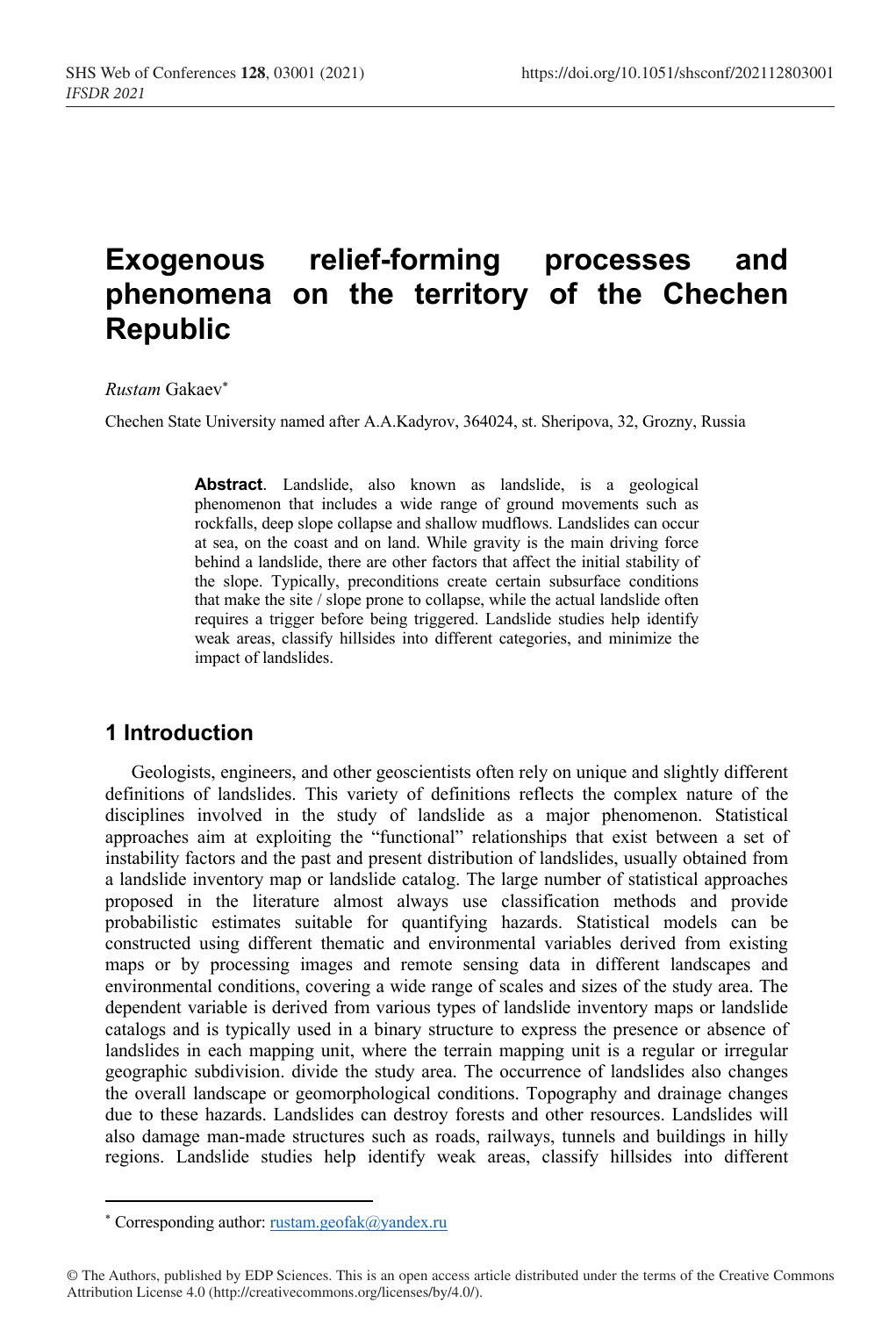categories, and minimize the impact of landslides. The bedrock is associated with the rocks of the foundation of the hill. They can be massive or fresh, structurally weak or deformed. All of this can be influenced by tectonic forces emanating from deep within or from a nearby huge structure such as a dam. The next factor is the slope of the hills. Slope is a common factor in landslide. First of all, you should understand the categories of bias. The term slope refers to the angle of inclination of the earth's surface. It varies depending on the geomorphic conditions, bedrock, the nature of the overburden, vegetation and drainage systems. Consider the causes of landslides (see Table 1) [2].

| Geological reasons                     | Physical reasons                              |
|----------------------------------------|-----------------------------------------------|
| Weathered materials such as rainstorms |                                               |
|                                        | Heavy rains                                   |
| Sheared materials                      | Rapid melting of snow                         |
| Articulated or fractured materials     | Prolonged precipitation                       |
| Oppositely oriented discontinuities    | Fast drawdown                                 |
| Permeability contrasts                 | Earthquake                                    |
| Material contrasts                     | Eruption                                      |
| Precipitation and snowfall             | Thawing                                       |
| Earthquakes                            | Freeze-thaw                                   |
|                                        | Groundwater changes                           |
|                                        | Water pressure in the pores of the soil       |
|                                        | Surface runoff                                |
|                                        | Seismic activity                              |
|                                        | Soil erosion                                  |
| Morphological reasons                  | Human causes                                  |
|                                        |                                               |
| Tilt angle                             | Excavations                                   |
| Rise                                   | loading                                       |
| Rebound                                | Drawdown                                      |
| River erosion                          | Land use (e.g. construction of roads, houses, |
| Wave erosion                           | $etc.$ )                                      |
| Glacial erosion                        | Water resources management                    |
| Side edge erosion                      | Mining                                        |
| Underground erosion                    | Quarrying                                     |
| Inclined load                          | Vibration                                     |
| Vegetation change                      | Water leak                                    |
| Erosion                                | Deforestation                                 |
|                                        | Land use scheme                               |
|                                        | Pollution                                     |

## **2 Research methodology**

The development of landslide processes is one of the main natural disasters in the Chechen Republic. It has been established that landslides usually appear in a year or at the beginning of the next year after an unusually high amount of atmospheric precipitation, both in solid and liquid form. In this case, conditions are necessary: maximum saturation with moisture of the soil cover and rocks, while the temperature will be below the average annual, to prevent evaporation 3-4].

The mountainous part, with the greatest activation of landslide processes, is located south of the Chechen foothill plain and is characterized by a highly dissected relief and soft, smooth outlines. The mountain slopes are relatively gentle, the peaks are smoothed. Only in some places is some asymmetry observed in the transverse profile of longitudinal valleys [3].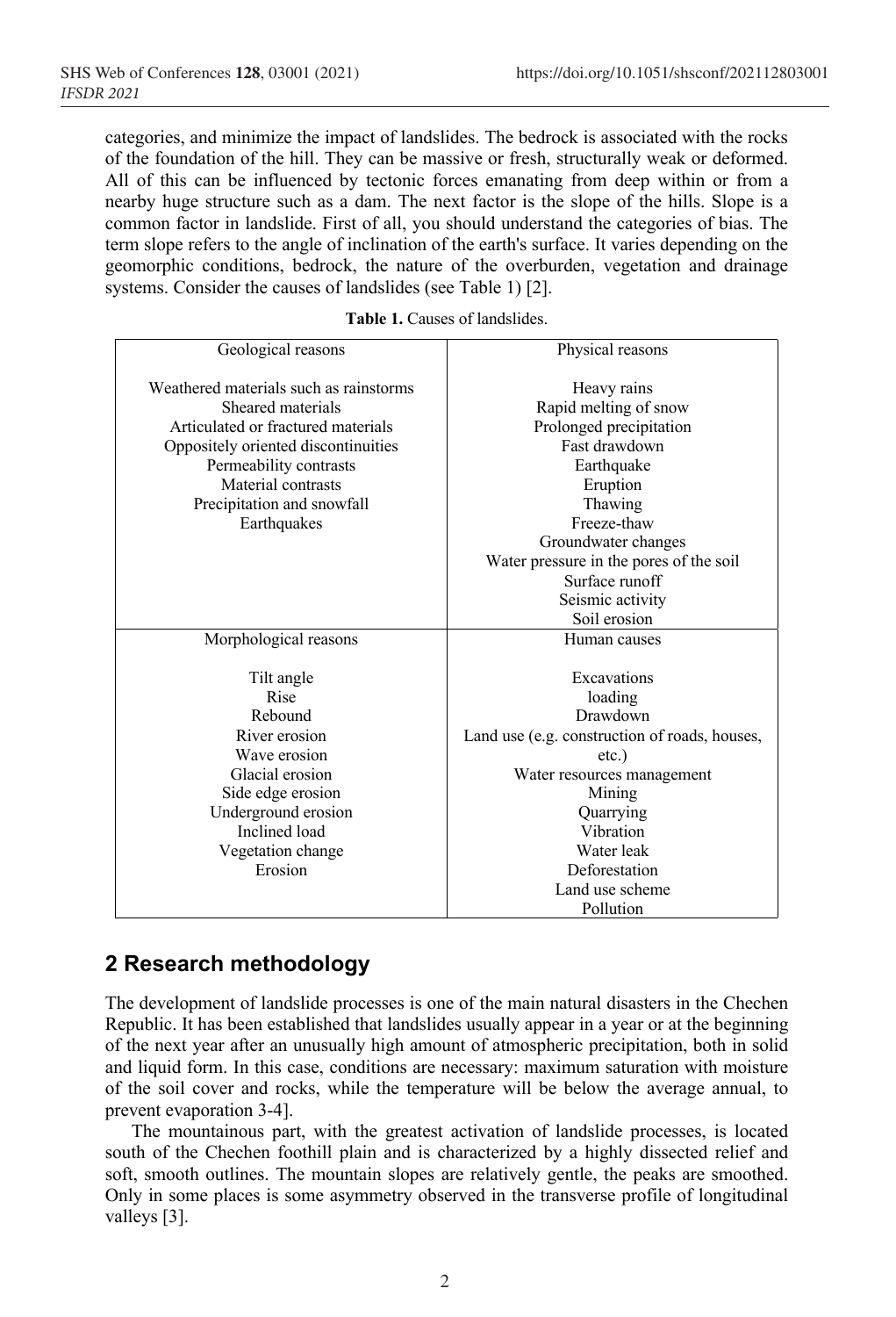Hills and mountains are typical geomorphological features. They are characterized by gentle or steep slopes. Sometimes they can have sheer steep slopes. They are all called hillsides. The hillsides are typical geomorphological conditions. These are unique climatic zones. They are characterized by thick soil profiles, saturation with soil moisture and plant growth. The hillsides have good rainwater drainage. The bedrock configurations are also very unique. Underground hilly conditions can have two distinct zones: overburden and basement. The overburden may be mostly loose soil, may have a thick weathering zone, adequate natural or artificial vegetation, good root penetration, and all of this is directly influenced by climatic changes, especially precipitation [5].

On the territory of the republic, the occurrence and development of landslides in most cases is associated with Tertiary formations - clay deposits of the Maikop series, the Tortonian and Sarmatian stages. These are, as a rule, finely dispersed, plastic clays with a high content of hydrophilic minerals such as hydromica and montmorillonite. Their distinctive feature is their easy susceptibility to weathering. In the process of weathering, the clays are hydrated, loosened, and their strength is significantly reduced. When moistened, they swell and soak, pass into a plastic state. These properties explain their high predisposition to the development of a landslide process. Almost in all areas of distribution of clayey Tertiary deposits, under appropriate geomorphological conditions (sufficient total energy of the relief, the steepness of the slopes is not less than 5-80, the age of the slopes is not older than the Upper Quaternary), the development of landslides of various sizes, mechanism and age (old and fresh ). These are, first of all, the Black Mountains. The most affected is the eastern part of the Black Mountains - the valleys of the Hulkhulau, Aksai and Yamansu rivers [6]. The Vedensky and Nozhai-Yurtovsky (Benoisky landslide region) administrative districts of Chechnya are characterized by the maximum intensity of landslides in the territory of distribution of Tertiary sediments and in the republic as a whole. The slopes of the Black Mountains in the valley of the Argun River (Shatoisky landslide region) - Shatoevsky region of Chechnya [17] are affected by landslides to a lesser extent.

Earth's natural disasters include earthquakes, tsunamis, volcanic eruptions, cyclones, floods and landslides. Whenever such natural disasters occur, it will lead to serious loss of life and property. Landslides are regular natural disasters that are encountered in hilly and mountainous areas around the world. Landslides have been reported in many countries. Landslide is a general term used to describe the movement of soil, rocks, and organic materials downhill due to gravity, and the landform resulting from such movement. Various classifications of landslides have been proposed in connection with the specific fracture mechanics of slopes, properties and characteristics of the types of fracture [8-9].

In the geomorphological literature, most attempts to predict the occurrence of populations of landslides in a territory are based on the empirical observation that landslides are spatially and temporally discrete events that occur as a result of many interacting, conditioning and triggering factors. Conditioning factors primarily affect where landslides can occur, while trigger factors lead to landslides, that is, at the time or period of occurrence of landslides. Together, conditioning and trigger factors control the extent of the landslide-affected area and the distribution of the size of the cliffs, which is associated with landslide impacts and destructiveness. Due to the complexity and variability of landslide processes, which depend, among other things, on soil, rocks and other characteristics of the landscape, as well as weather or seismic factors, and also because the exact or even approximate location of landslides is unknown before how they arise. In the event of occurrence of individual collapse of slopes in the aggregate of landslides, it can be considered as an implementation of a random process and modeled accordingly [10].

A large number of approaches have been proposed for assessing the "susceptibility" of landslides, which in the geomorphological literature refers to the spatially variable, time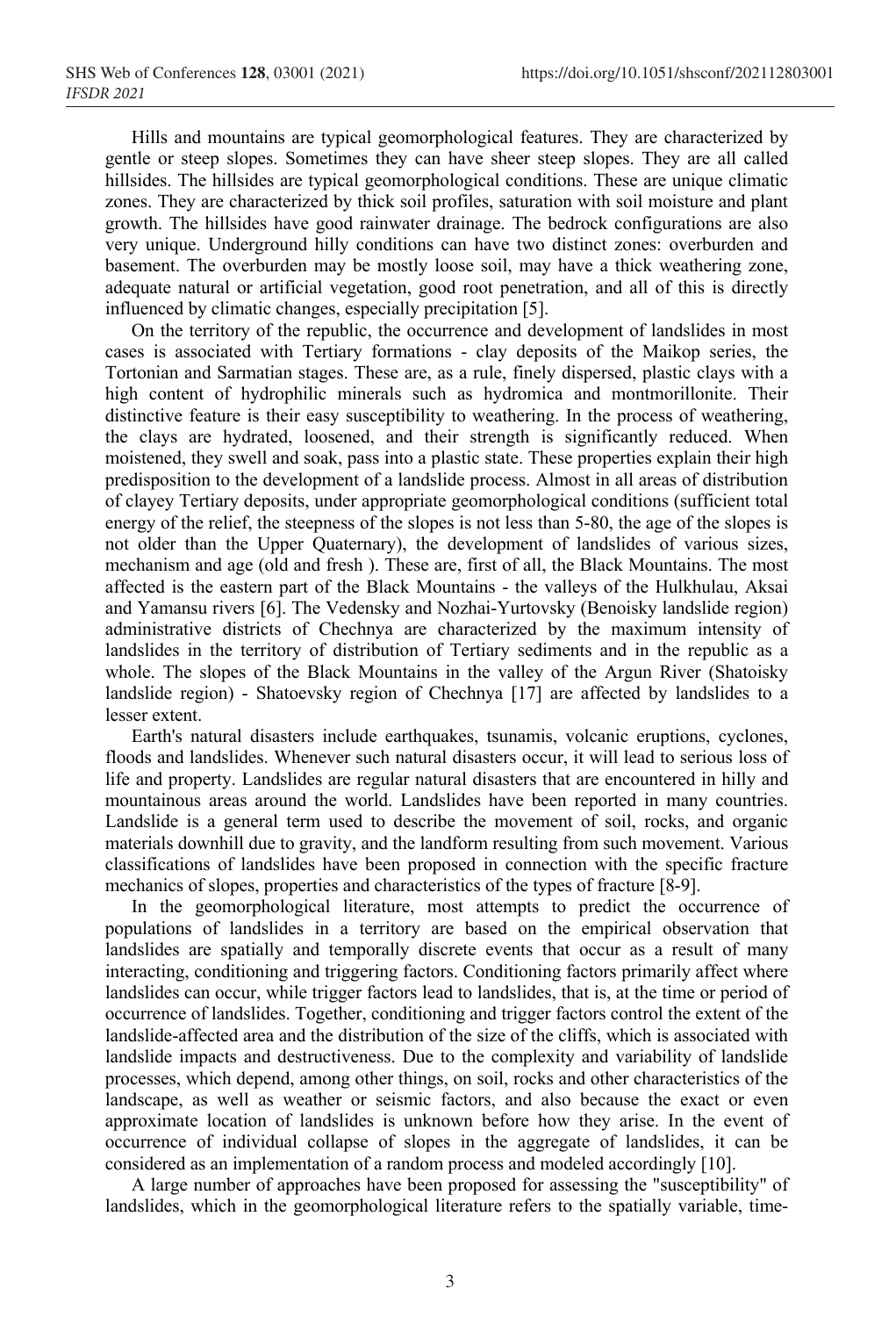independent probability of landslide occurrence in an area, taking into account local terrain conditions. These approaches can be roughly grouped into five main categories, i.e. (i) direct geomorphological mapping, (ii) landslide inventory analysis, (iii) heuristic, indexbased methods, (iv) deterministic, physically based conceptual models, and (v) models statistical forecasting. Each of these approaches has potential benefits and inherent limitations. Geomorphological mapping depends entirely on the skills and experience of the researchers. It can provide reliable results, but is difficult to reproduce, impractical over large areas, and inadequate for quantifying hazard. Inventory analysis depends on the quality and completeness of the landslide maps available. If the inventory is incomplete or incorrect, the susceptibility estimate will be underestimated or biased. Heuristic methods are based on the (often unproven) assumption that all causes of landslides in the area are known and they provide qualitative and subjective predictions that are not suitable for quantitative hazard assessment. Physically based models use the existing understanding of the mechanical laws governing slope instability [11]. Their limitation lies in their inherent simplicity of modeling equations, which may not capture the complex interactions governing slope stability / instability conditions. Moreover, physically based models require large datasets to describe surface and subsurface mechanical and hydrological properties of the terrain, which are difficult and expensive to obtain. As a result, physicsbased models are used primarily for small or very small areas, although there are also several examples of applications for large areas. Finally, statistical approaches aim to exploit the "functional" relationships that exist between the set of instability factors and the past and present distribution of landslides, usually obtained from a landslide inventory map or landslide catalog, almost always use classification methods and provide probabilistic estimates. suitable for quantitative hazard assessment. Statistical models can be constructed using different thematic and environmental variables derived from existing maps or by processing images and remote sensing data in different landscapes and environmental conditions, covering a wide range of scales and sizes of the study area. The dependent variable is derived from various types of landslide inventory maps or landslide catalogs and is typically used in a binary structure to express the presence or absence of landslides in each mapping unit, where the terrain mapping unit is a regular or irregular geographic subdivision. divide the study area. The fitted model is then used to estimate the landslide exposure for each mapping unit [12].

## **3 Results and Discussions**

Their limitation lies in their inherent simplicity of modeling equations, which may not capture the complex interactions governing slope stability / instability conditions. Moreover, physically based models require large datasets to describe surface and subsurface mechanical and hydrological properties of the terrain, which are difficult and expensive to obtain. As a result, physics-based models are used mainly for small or very small areas, although there are also several examples of applications for large areas [13]. Finally, statistical approaches aim to exploit the "functional" relationships that exist between the set of instability factors and the past and present distribution of landslides, usually obtained from a landslide inventory map or landslide catalog, almost always use classification methods and provide probabilistic estimates. suitable for quantitative hazard assessment. Statistical models can be constructed using different thematic and environmental variables derived from existing maps or by processing images and remote sensing data in different landscapes and environmental conditions, covering a wide range of scales and sizes of the study area. The dependent variable is derived from various types of landslide inventory maps or landslide catalogs and is typically used in a binary structure to express the presence or absence of landslides in each mapping unit, where the terrain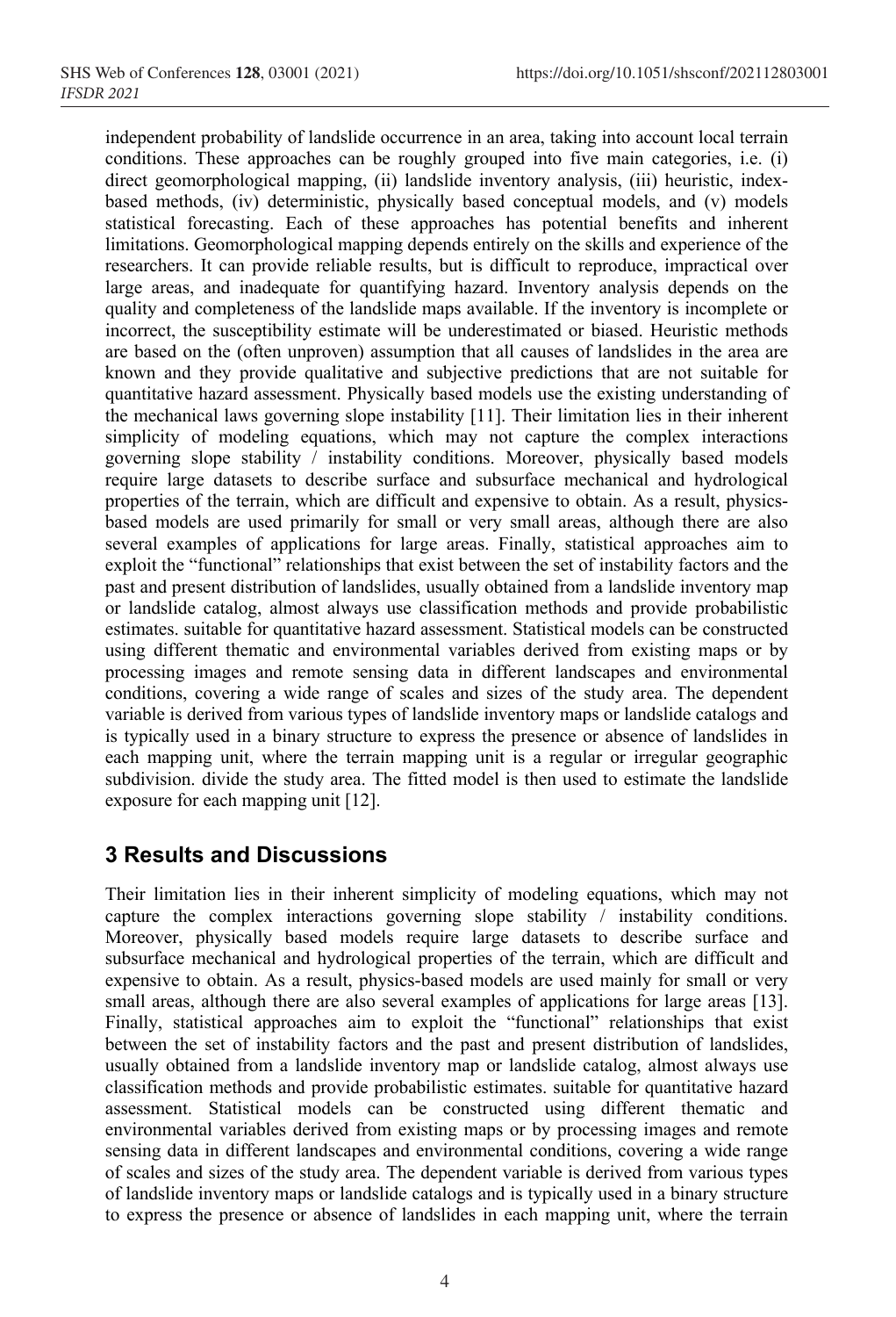mapping unit is a regular or irregular geographic subdivision. divide the study area. The fitted model is then used to estimate the landslide exposure for each mapping unit [14].

A crawl is a sharp downward movement of stone or earth, or both. They come off steep slopes or cliffs. Falling material usually hits the lower slope at an angle less than the angle of fall, causing bouncing. A falling load may break on impact, may roll over steep inclines, and may continue to move until it reaches level ground. They are found all over the world on steep or vertical slopes. They can also be seen in coastal areas and on rocky banks of rivers and streams. The volume of material falling can vary significantly: from individual stones or lumps of earth to massive blocks of thousands of cubic meters. The speed can range from very high to very high. Detached soil, stones and boulders can freely fall, bounce and roll. The rolling speed depends on the steepness of the slope. The trigger may be natural slope trimming such as streams and rivers, or weathering (e.g. freeze / thaw cycle), human activities such as excavation during construction and / or road maintenance, earthquake or strong earthquake. vibration, on traffic.

Landslide processes of this group in the Black Mountains are developed in deluvial, eluvial and alluvial-proluvial Quaternary sediments. They are found on slopes with a steepness of 8-10 ° and higher, with a thickness of eluvial and deluvial covers of at least 1.5 m. According to the mechanism, these are flow landslides - mudslides, landslides-flows. Their development is mainly associated with waterlogging of slopes as a result of abnormal precipitation. In the lower parts of the slopes, along the sides of erosional incisions, the activation of these processes is also caused by erosion [16].

### **4 Conclusions**

Landslides are ubiquitous in the hills, mountains and high coasts that form land masses, and in many areas they cause significant human, social, economic and environmental damage and costs. Thus, reliable prediction of landslides and their consequences is of paramount importance. As with other natural hazards, landslide forecasting involves predicting "where" landslides can be expected (spatial forecasting), "when" or how often they can be expected (temporal forecast) and "how many", how large or destructive. it should be expected that landslides will be in the area (number, size, impact, forecast of destructiveness). The combined expectation of "where", "when" (or how often) and "how big" or destructive the landslide will be is called "landslide hazard". Unlike other natural hazards, two different types of forecasts are possible for landslides, namely: (i) forecasting individual landslides, i.e. predicting the behavior of one slope or part of it, and (ii) forecasting populations of landslides, i.e. forecasting the behavior of many (from tens to several tens of thousands) landslides occurring on the territory, and their spatial and temporal evolution [17].

For landslide processes in the mountainous part, there is a stable long-term tendency to an increase in the regional activity of their manifestation, due to an increase in the energy of the relief. As a result of the high values of the speeds of modern tectonic movements; in the Black Mountains, the activation of the landslide process during anomalous periods of a natural character will manifest (be realized) both in the development of existing forms (landslides and slopes) and in the emergence of new ones; at present, landslide processes are most widespread on the slopes of river valleys cutting through the Black Mountains, and in the future the slopes of the Argun, Sharo-Argun, Hulkhulau, Aksai, Yamansu river valleys will remain the most potentially dangerous in this respect; natural activation of landslide processes in the Black Mountains is caused by: a) an increase in the moisture content of the slopes; b) a decrease in their stability as a result of undermining during the activation of channel (vertical and lateral) erosion, which assumes the use of precipitation, temperature, and water content of rivers in forecasting as predictors [16].